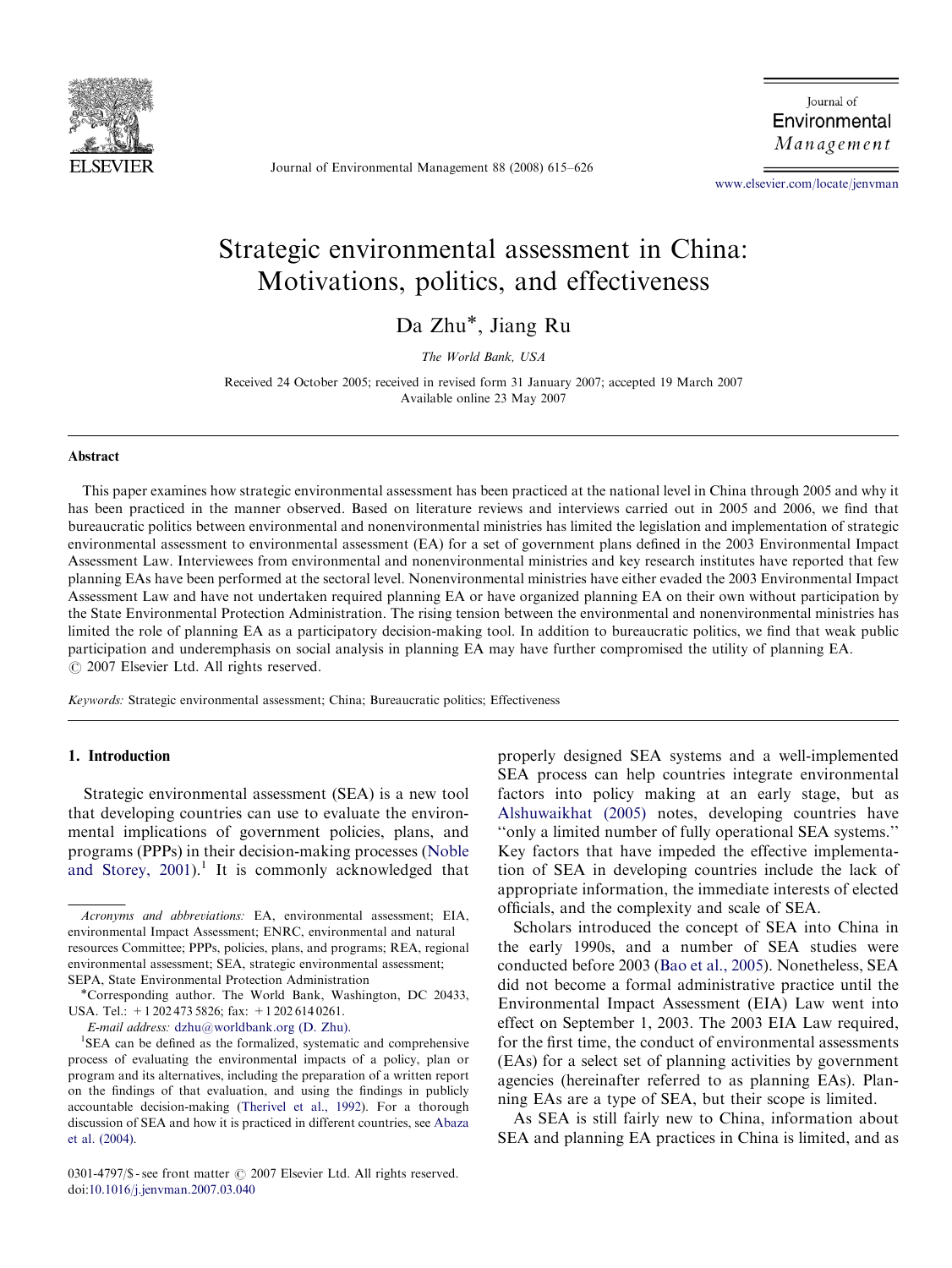of 2005, few studies on China's SEA efforts had been published in English. [Che et al. \(2002\)](#page--1-0) discuss the need for and potential for conducting SEA in China, provide summaries of four SEA case studies, and propose suggestions for conducting SEA in China. [Xu et al. \(2003\)](#page--1-0) propose SEA procedures for China and review a case study of an SEA for wastewater reuse policies in a Chinese city. [Bao et al. \(2004\)](#page--1-0) present a framework and operational procedures for SEA administration and enforcement, as well as nine SEA case studies. Most recently, [Zhu et al.](#page--1-0) [\(2005\)](#page--1-0) detail the legal requirements for planning EA set out in the 2003 EIA Law, such as major purposes, key elements, and procedures. In terms of the literature on SEA in Chinese, as [Che et al. \(2002\)](#page--1-0) note, ''Most of [the] research (on SEA in China) has been focused on the concept, theory, and method of SEA.'' As of 2005, neither the Chinese nor the English literature had paid much attention to the institutional environment within which SEA is conducted. Topics such as the adaptation of SEA concepts, the motivation and politics underlying legally mandated planning EA, and the implications of current institutional arrangements for the effectiveness of planning EA have yet to be examined.

Based on a literature review and 16 interviews conducted in March 2005, June 2005, and May 2006, this paper examines the inadequacies in current research on China's SEA practices and, in particular, explores how SEA has been practiced and why the national government has practiced it in the manner observed. Our focus is limited to the national government largely because of few reported SEA activities at the local government level. Please note also that this paper aims to examine the implementation status of planning EA in China, but is not intended to provoke academic debates on SEA concepts, on what constitutes best practice in SEA, or on EA in general.

We carried out semistructured interviews with 16 interviewees. We asked about (a) interviewees' personal involvement in SEA and planning EA, (b) interviewees' personal observations about planning EA practices in the national government or in their particular ministries, and (c) interviewees' interpretations of why planning EA has been implemented in the way they observed. The 16 interviewees were three top SEA professors from Beijing, Nankai, and Tongji normal universities who have been actively involved in SEA studies and in planning EA projects with various ministries as independent experts; a retired senior official who led the State Environmental Protection Administration's (SEPA's) efforts in relation to passage of the 2003 EIA Law; four senior staff from the Appraisal Center for Environment and Engineering who have organized and participated in SEA training and in planning EA projects<sup>2</sup>; three midlevel officials from the Ministry of Railway who are in charge of planning, EA

affairs, and SEA training, respectively; a senior official from the Ministry of Transport who oversees EA and planning EA issues in the ministry; two senior researchers from the China Academy of Transportation Science, a research institute affiliated with the Ministry of Transport who are actively engaged in planning EA projects; a senior manager from a private EA consulting firm; and a midlevel official from the Ministry of Agriculture who is involved in SEA training. This paper uses a six-digit number when referring to interviews. The first two digits indicate the year of the interview, the third and fourth digits indicate the month, and the last two digits indicate the individual interview.

In this paper, we first review how SEA concepts were introduced into China. Next we analyze the legislative process that led to the 2003 EIA Law and the motivation and politics underlying the legislation and highlight key characteristics of the law. After that, we examine how the 2003 EIA Law has been implemented through 2005 by highlighting interactions between SEPA and nonenvironmental ministries. We conclude by summarizing our findings.

#### 2. Discussions and research before 2003

The development of SEA in China can be divided into three stages: academic discussions and research before 2003, SEA legislation and the passage of the 2003 EIA Law, and planning EA practices under the law.<sup>3</sup> This section focuses on the first stage. SEA is a foreign concept introduced by Chinese scholars. Since the early 1990s, a concept similar to SEA, regional environmental assessment (REA), has been practiced in China to assess the environmental impacts of regional development policies and practices during their planning stages. In addition, Chinese scholars have also classified EIAs for mega-scale projects as SEA practices.

Before 2003, discussions and research on SEA were mainly academically oriented, as there was no legal requirement for conducting SEAs. Many discussions and cases concerned the technical aspects of impact assessment, largely neglecting the stakeholder consultation processes and the systematic integration of environmental factors into policy making. Similarly, REA and EIA for megascale construction projects have also emphasized the technical aspects of assessment activities, but no consultative processes have been reported.

## 2.1. Academic discussions and research

The academic discussions and research have, to some extent, popularized SEA concepts in China. [Bao et al.](#page--1-0)

<sup>&</sup>lt;sup>2</sup>The center is affiliated with SEPA and is responsible for technical reviews of EIA reports of large and medium development and construction projects supervised by SEPA.

<sup>&</sup>lt;sup>3</sup>[Bao et al. \(2005\)](#page--1-0) divide the development of SEA in China into three different stages: introduction of the SEA concept (before 1995), systematic research and experiments (1995–2002), and establishment and implementation of SEA (after 2003).